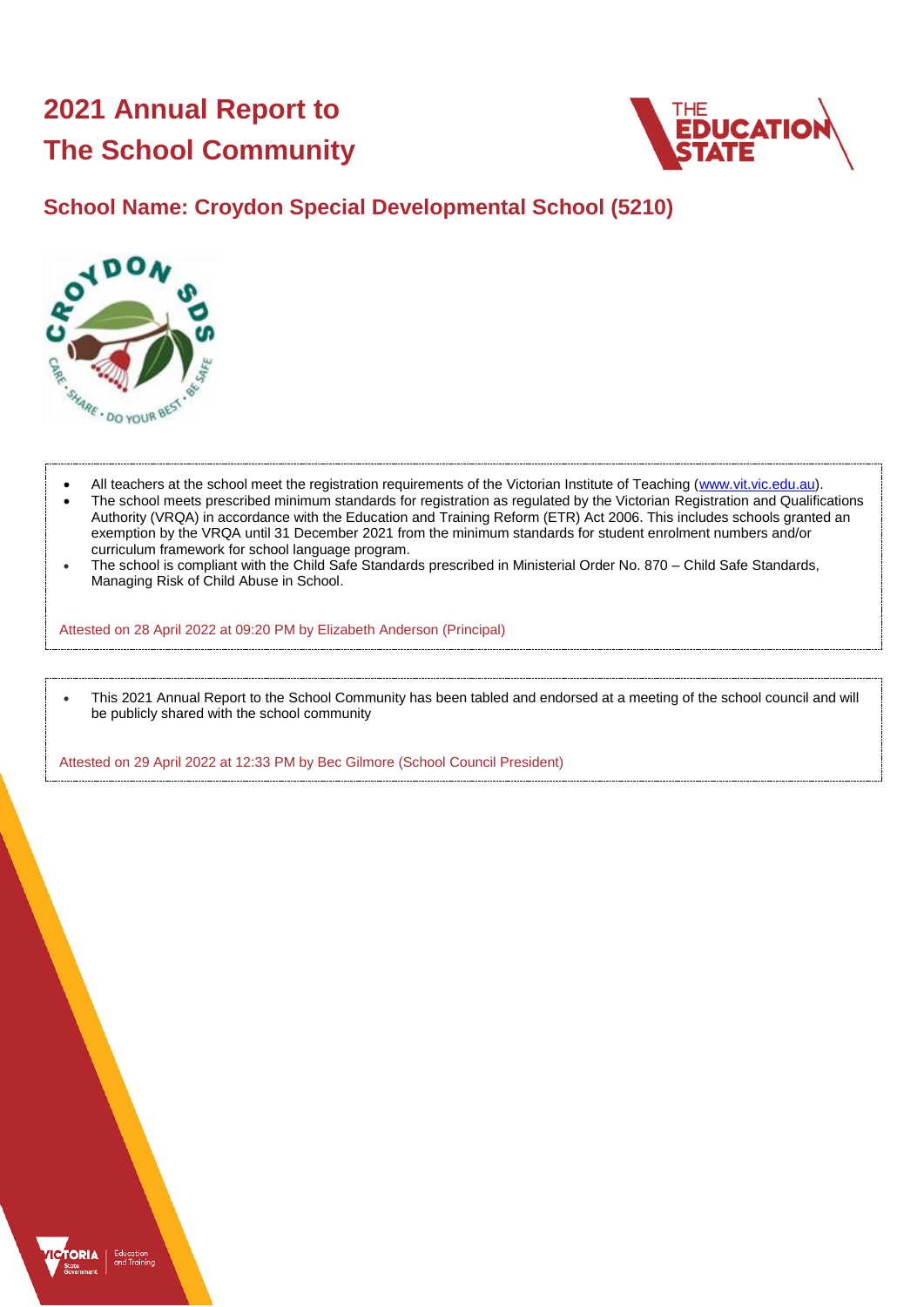

# How to read the Annual Report

### What does the *'About Our School'* commentary section of this report refer to?

The 'About our school' commentary provides a brief background on the school, an outline of the school's performance over the year and future directions.

The 'School Context' describes the school's vision, values and purpose. Details include the school's geographic location, size and structure, social characteristics, enrolment characteristics and special programs.

The 'Framework for Improving Student Outcomes (FISO)' section includes the improvement initiatives the school has selected and the progress they have made towards achieving them through the implementation of their School Strategic Plan and Annual Implementation Plan.

### What does the *'Performance Summary'* section of this report refer to?

The Performance Summary includes the following:

#### **School Profile**

- student enrolment information
- the school's 'Student Family Occupation and Education' category
- a summary of parent responses in the Parent Opinion Survey, shown against the statewide average for Specialist schools
- school staff responses in the area of School Climate in the School Staff Survey, shown against the statewide average for Specialist schools

#### **Achievement**

• English and Mathematics for Teacher Judgements against the curriculum

#### **Engagement**

Student attendance and engagement at school, including:

• how many exiting students go on to further studies or full-time work

Results are displayed for the latest year and the average of the last four years (where available).

### Considering COVID-19 when interpreting the Performance Summary

The Victorian community's experience of COVID-19, including remote and flexible learning, had a significant impact on normal school operations in 2020 and 2021. This impacted the conduct of assessments and surveys. Readers should be aware of this when interpreting the Performance Summary.

For example, in 2020 and 2021 school-based surveys ran under changed circumstances. Absence data may have been influenced by local processes and procedures adopted in response to remote and flexible learning.

Schools should keep this in mind when using this data for planning and evaluation purposes.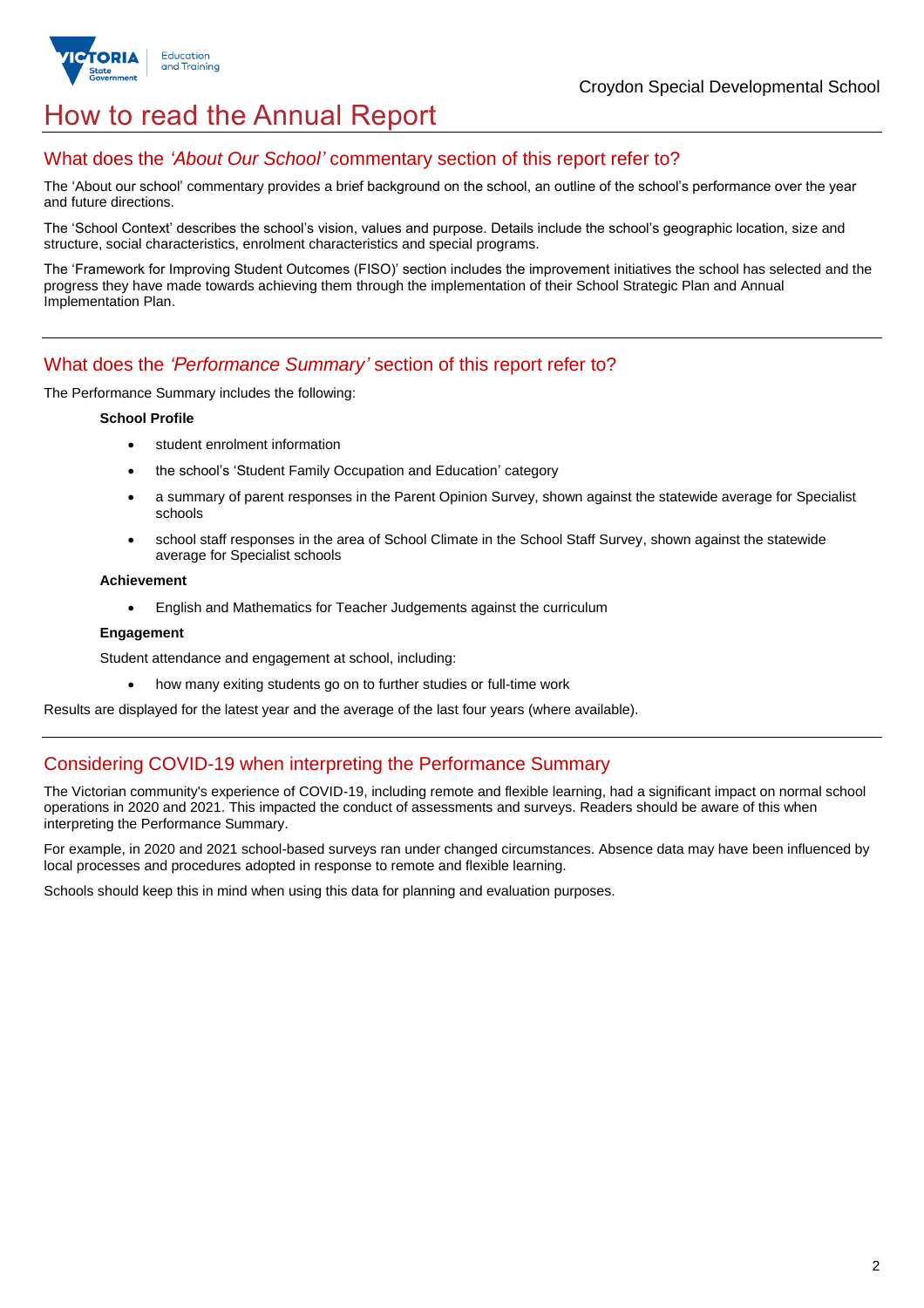

# How to read the Annual Report (continued)

### What does *'NDP'* or '*NDA*' mean?

'NDP' refers to no data being published for privacy reasons or where there are insufficient underlying data. For example, very low numbers of participants or characteristics that may lead to identification will result in an 'NDP' label.

'NDA' refers to no data being available. Some schools have no data for particular measures due to low enrolments. There may be no students enrolled in some year levels, so school comparisons are not possible.

Note that new schools only have the latest year of data and no comparative data from previous years. The Department also recognises unique circumstances in Specialist, Select Entry, English Language, Community Schools and schools that changed school type recently, where school-to-school comparisons are not appropriate.

### What is the *'Towards Foundation Level Victorian Curriculum'*?

The Victorian Curriculum is assessed through teacher judgements of student achievement based on classroom learning.

The 'Towards Foundation Level Victorian Curriculum' is integrated directly into the curriculum and is referred to as 'Levels A to D'.

'Levels A to D' may be used for students with disabilities or students who may have additional learning needs

'Levels A to D' are not associated with any set age or year level that links chronological age to cognitive progress (i.e., there is no age expected standard of achievement for 'Levels A to D').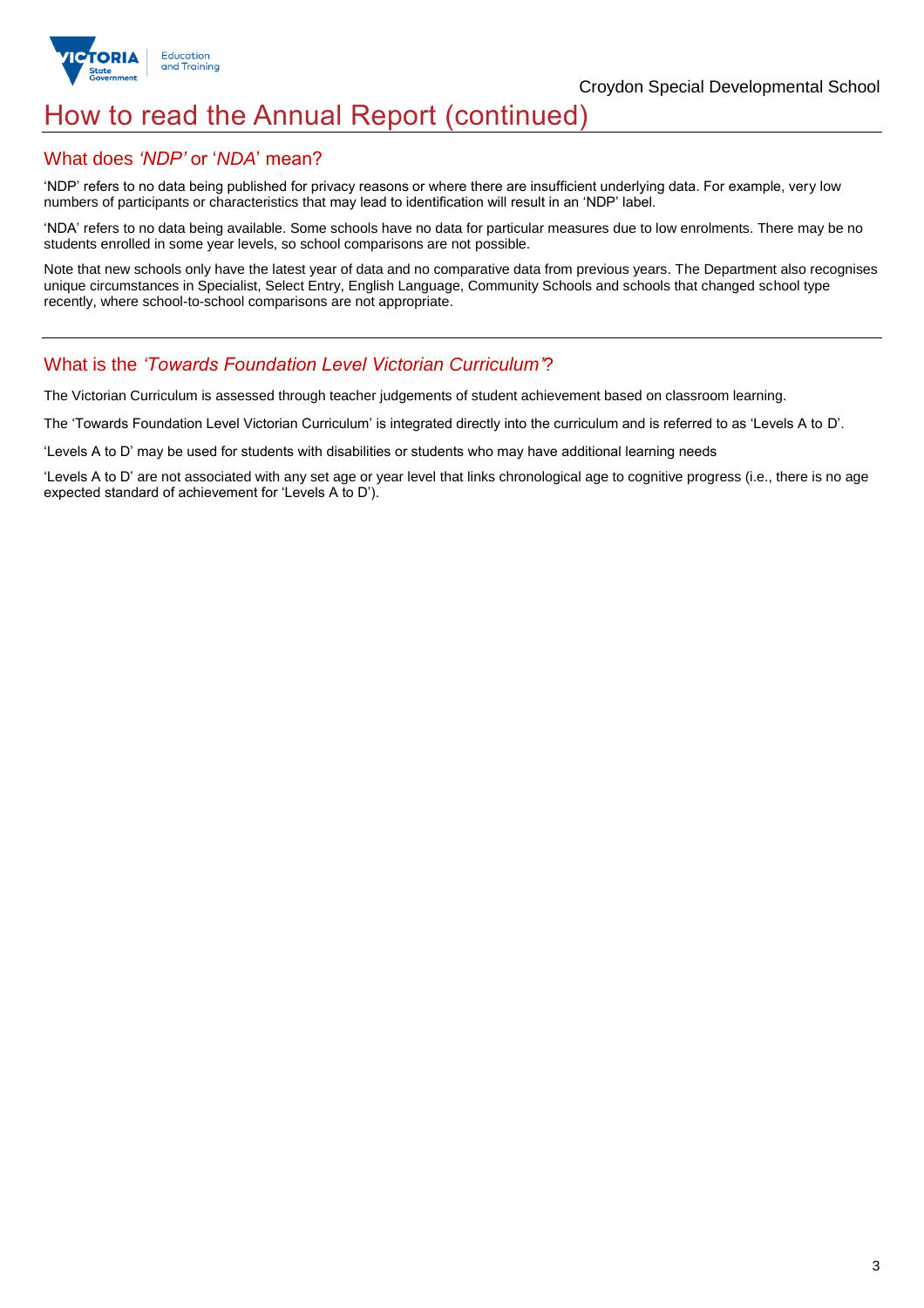

# **About Our School**

## School context

Croydon Special Developmental School is a co-educational school for students with a moderate – severe intellectual disability aged 5 – 18 years in the north eastern suburbs of Melbourne. Under the umbrella of the school, there is also an Early Education Program funded for the equivalent of 7 EFT spaces for children aged 2.8 – 4.8 years. Croydon SDS's vision is

'At Croydon SDS, we are creating success.'

The values our school community embraces are Care, Share, Do Your Best and Be Safe. These values provide us with the framework for our school wide expected behaviours.

In 2021, our enrolment was 95 students, divided into 4 sub-schools – Primary 1 – 3 classes, Primary 2 - 3 classes, Secondary – 4 classes and Transition – 3 classes.

The school's SFOE was 0.5112.

The staffing profile was made up of 1 principal, 1 assistant principal, 1 leading teacher, 1 learning specialist, 18 teachers (11.6 EFT), 1 tutor, 42 education support staff (33 EFT) and 1 business manager. Our student enrolment included 3 of Aboriginal and Torres Strait Islander heritage. We had 1 international student enrolled in our secondary sub-school.

# Framework for Improving Student Outcomes (FISO)

In 2021, the school's Annual Implementation Plan (AIP) focused on the implantation of Key Improvement Strategies related to the Framework for Improving Student Learning Outcomes (FISO) dimensions related to Curriculum Planning and Assessment, Health and Wellbeing and Connected Communities. This included:

- focus on embedding the Structuring Functional Independence framework
- work on developing a new assessment schedule
- work on building teacher's knowledge of the Victorian Curriculum with a focus on levels A-D.

Some of our associated AIP actions and professional development plans were modified to suit remote learning. We did this by focusing on the key areas to meet the needs of students in context of the changing learning situations. Some of our planned professional development was rescheduled for 2022.

## Achievement

In 2021 the school continued work on its strategic plan goal of maximising functional independence for each student. We continued with professional learning for staff and coaching with an

external consultant in the area of the Structuring Functional Independence framework. During remote learning in 2021, our focus was on delivering online shared learning experiences that was manageable for families. We also catered for increased numbers of students for onsite programs due to the challenges families faced accessing remote learning for extended periods of time.

Data showed that when students returned to onsite learning, they needed additional support in the area of sensory regulation to assist them to maintain focus and attention tot heir learning tasks. A Start of the Day routine was trialed in the Primary 1 section of the school with input from allied health staff supporting teachers which showed beneficial results.

A Structuring FunctionaI Independence implementation checklist was developed and further resources were developed to support this approach to learning.

In the area of assessment and reporting, there was improvement in teacher collaboration to plan term planners and incorporate greater differentiation for students.

Teachers clearly referenced the Victorian Curriculum and CSDS Curriculum Guides in teacher planning documents and reporting on student progress in their Individual Learning Plans.

The Tutor Learning Initiative enabled the successful implementation of a program to support Student Speaking and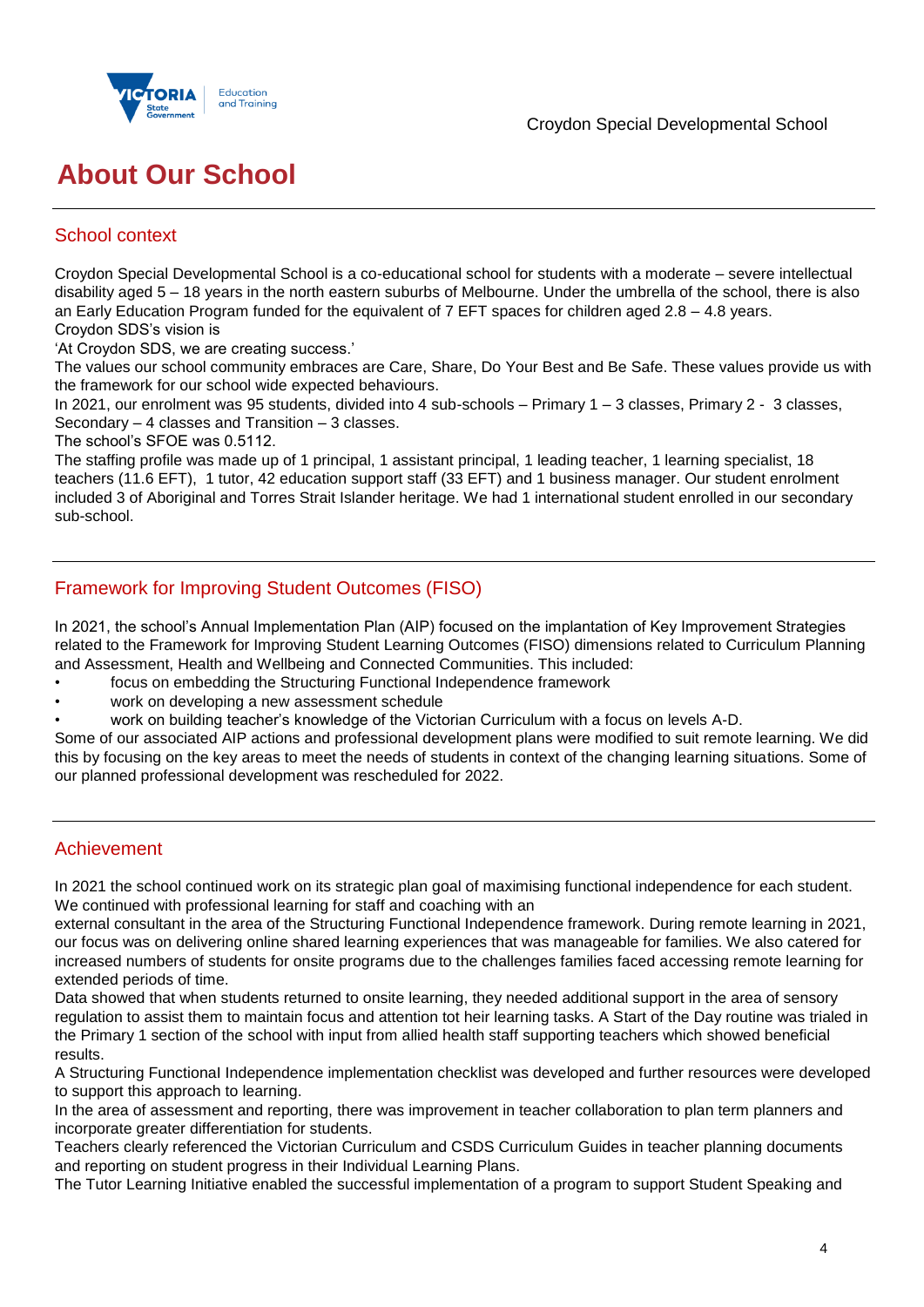

Listening for targeted students in the primary and secondary areas of the school. All of our students are supported through the Program for Students with a Disability and all showed satisfactory progress in achieving their individual goals as identified in their Individual Learning Plans.

## Engagement

In 2021, Croydon Special Developmental School continued to work with families to ensure students were at school and learning during onsite instruction. The school continued to send SMS messages to parents, requesting them to notify the school of any absences and made phone calls to parents after extended periods of absences. The school works closely with the family support coordinator to support chronic absences and return to school processes. To support student engagement during the transition back to onsite learning, our school planned special activities for each Friday and celebrated student achievements in our weekly Principal Awards via webex. Our school captains played a key role in the weekly awards focusing on the specific super skill and school value for that week.

# **Wellbeing**

.

Student wellbeing continues to be a focus. If students are not feeling safe, learning can often be difficult. In 2021, the school continued to promote a positive learning environment for all students through the implementation of School Wide Positive Behaviour Support and employed a learning specialist to support staff and students in this area. The school continued to implement the universal supports checklist and developed a more holistic Multi Tiered System of Support approach.

Referral systems for Allied Health input and behaviour support were developed for staff seeking further advice to support their students.

We also observed a consistent use of XUNO, (our online data system) to record student behaviour and incident data. The SW-PBS Tiered Fidelity Inventory results showed significant improvement from 56% at and of 2020 to 80% in December 2021.

## Finance performance and position

Croydon Special Developmental School maintained a sound financial position throughout 2021. The 2019 - 2023 School Strategic Plan, along with the 2021 Annual Implementation Plan, continued to provide the framework for school council allocation of funds to support school programs and priorities. The Financial Performance and Position report shows an end of year surplus of \$92,925.00 This surplus occurred through careful financial management and generous community grants enabling the school to ungraded the access road to the rear of the school and supplement the Inclusive Schools grant to lay rubber surfacing in the Junior School Playground. New furniture was purchased for the secondary and transition classrooms and new storerooms were built in the secondary and junior school classrooms. The multi-purpose room also had a new wall installed to divide the room into two spaces to meet student sensory regulation needs. The curriculum server was replaced to meet the schools growing technology needs. The cash component of our equity funding was used for Professional Development engaging professionals for staff to implement Structural Functional Independence and Positive Behaviour Support. The credit component is used for salary purposes in engaging our Primary Welfare Support Officer. Fundraising for the Dream Big program included a Bunnings BBQ as well as a Landcare Grant.

### **For more detailed information regarding our school please visit our website at [www.croydonsds.vic.edu.au](file:///C:/Users/02276663/Downloads/www.croydonsds.vic.edu.au)**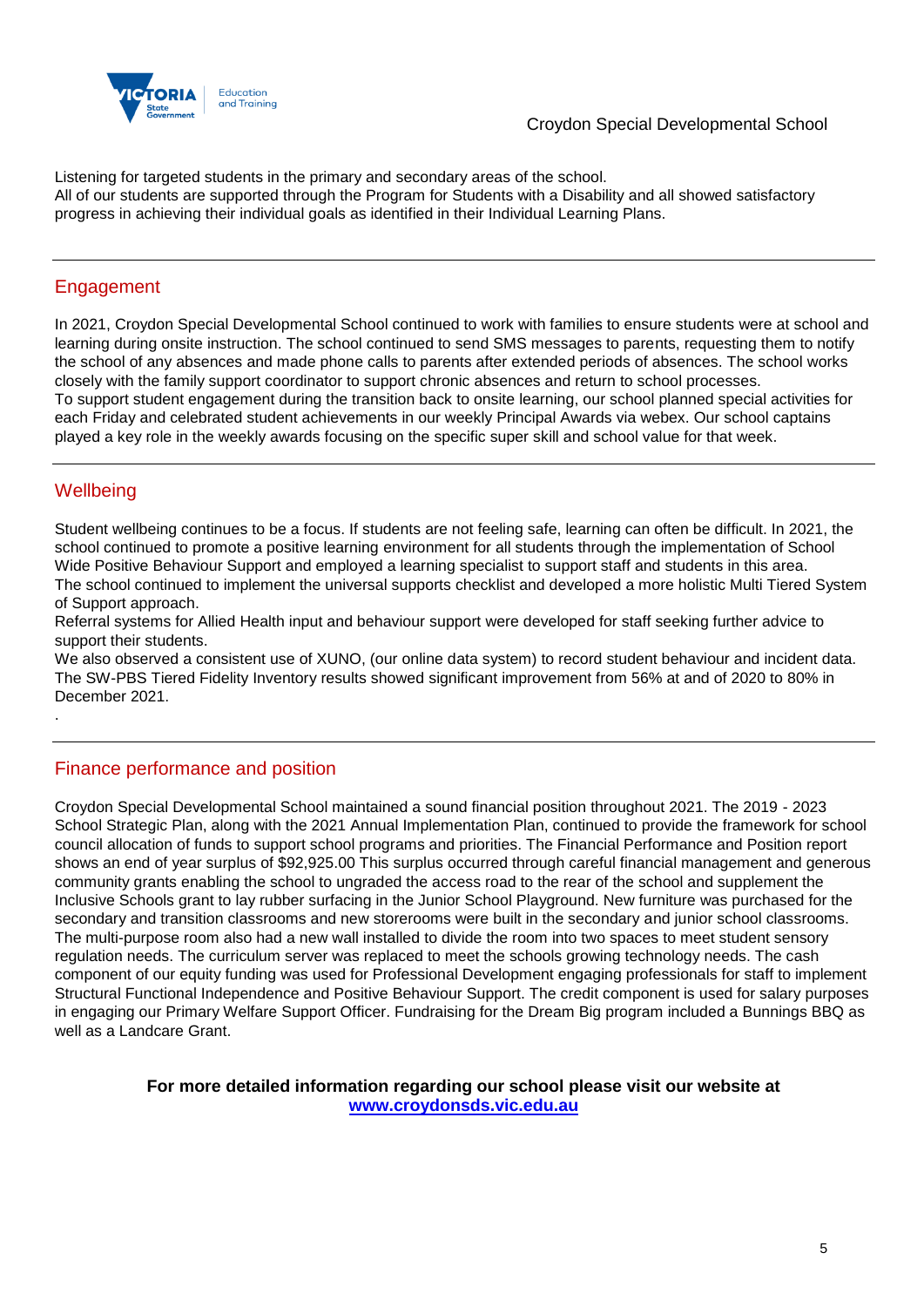

# **Performance Summary**

The Performance Summary for government schools provides an overview of how this school is contributing to the objectives of the Education State and how it compares to other Victorian government schools.

All schools work in partnership with their school community to improve outcomes for children and young people. Sharing this information with parents and the wider school community helps to support community engagement in student learning, a key priority of the Framework for Improving Student Outcomes.

Refer to the 'How to read the Annual Report' section for help on how to interpret this report.

# SCHOOL PROFILE

#### **Enrolment Profile**

A total of 102 students were enrolled at this school in 2021, 27 female and 75 male.

23 percent of students had English as an additional language and NDP percent were Aboriginal or Torres Strait Islander.

#### **Overall Socio-Economic Profile**

The overall school's socio-economic profile is based on the school's Student Family Occupation and Education index (SFOE).

SFOE is a measure of socio-educational disadvantage of a school, based on educational and employment characteristics of the parents/carers of students enrolled at the school. Possible SFOE band values are: Low, Low-Medium, Medium and High. A 'Low' band represents a low level of socio-educational disadvantage, a 'High' band represents a high level of socio-educational disadvantage.

This school's SFOE band value is: High

#### **Parent Satisfaction Summary**

The percent endorsement by parents on their school satisfaction level, as reported in the annual Parent Opinion Survey.

Percent endorsement indicates the percent of positive responses (agree or strongly agree) from parents who responded to the survey.



#### **School Staff Survey**

The percent endorsement by staff on School Climate, as reported in the annual School Staff Survey.

Percent endorsement indicates the percent of positive responses (agree or strongly agree) from staff who responded to the survey. Data is suppressed for schools with three or less respondents to the survey for confidentiality reasons.

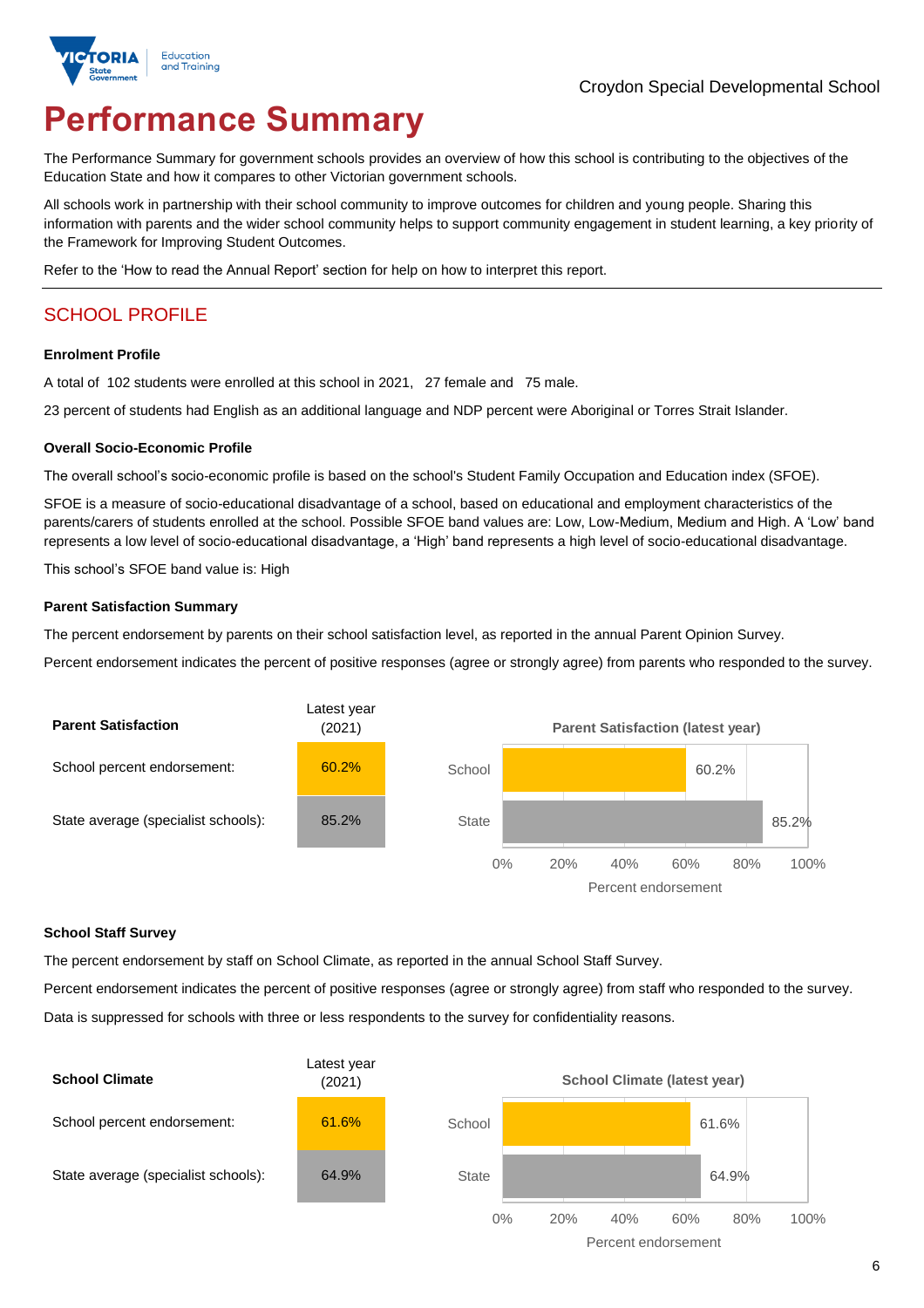

# ACHIEVEMENT

#### **Teacher Judgement of student achievement**

Percent of results at each achievement level in English and Mathematics.

#### **English**



#### **Mathematics**

| Achievement<br>Level | Latest year<br>(2021) |
|----------------------|-----------------------|
| Α                    | 25.5%                 |
| B                    | 27.6%                 |
| C                    | 15.6%                 |
| D                    | 12.8%                 |
| 0.5                  | $0.4\%$               |
| F to F.5             | 13.6%                 |
| 1 to 1.5             | 4.5%                  |
| 2 to 2.5             | NDA                   |
| 3 to 3.5             | NDA                   |
| 4 to 4.5             | NDA                   |
| 5 to 5.5             | NDA                   |
| 6 to 6.5             | NDA                   |
| 7 to 7.5             | NDA                   |
| 8 to 8.5             | NDA                   |
| 9 to 9.5             | NDA                   |
| 10 to 10.5           | <b>NDA</b>            |
| 11 to 11.5           | NDA                   |
| ΝA                   | NDA                   |
|                      |                       |

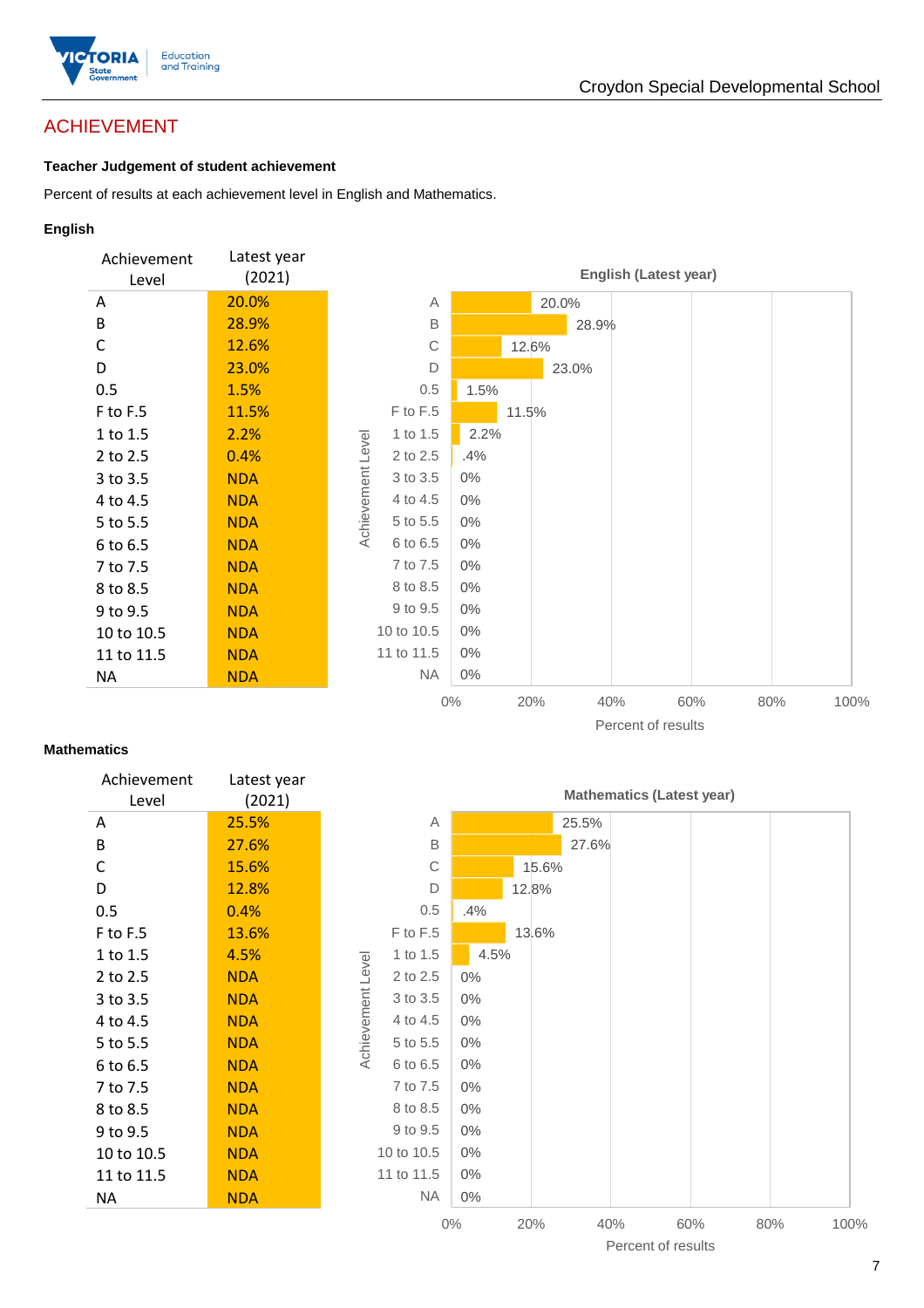

# ENGAGEMENT

#### **Average Number of Student Absence Days**

Absence from school can impact on students' learning. Common reasons for non-attendance include illness and extended family holidays. Absence data in 2020 and 2021 may have been influenced by COVID-19.

| <b>Student Absence</b>                 | 2018 | 2019 | 2020 | 2021 | 4-vear<br>average |
|----------------------------------------|------|------|------|------|-------------------|
| School average number of absence days: | 22.3 | 29.1 | 24.6 | 22.7 | 24.7              |

#### **Students exiting to further studies or full-time employment**

Percentage of students going on to further studies or full-time employment.

Note: This measure refers to data from the previous calendar year. Data excludes destinations recorded as 'Unknown'.

| <b>Student Exits</b>                                      | 2018      | 2019       | 2020       | 2021       | 4-vear<br>average |
|-----------------------------------------------------------|-----------|------------|------------|------------|-------------------|
| School percent of students with positive<br>destinations: | $100.0\%$ | <b>NDP</b> | <b>NDP</b> | <b>NDP</b> | $100.0\%$         |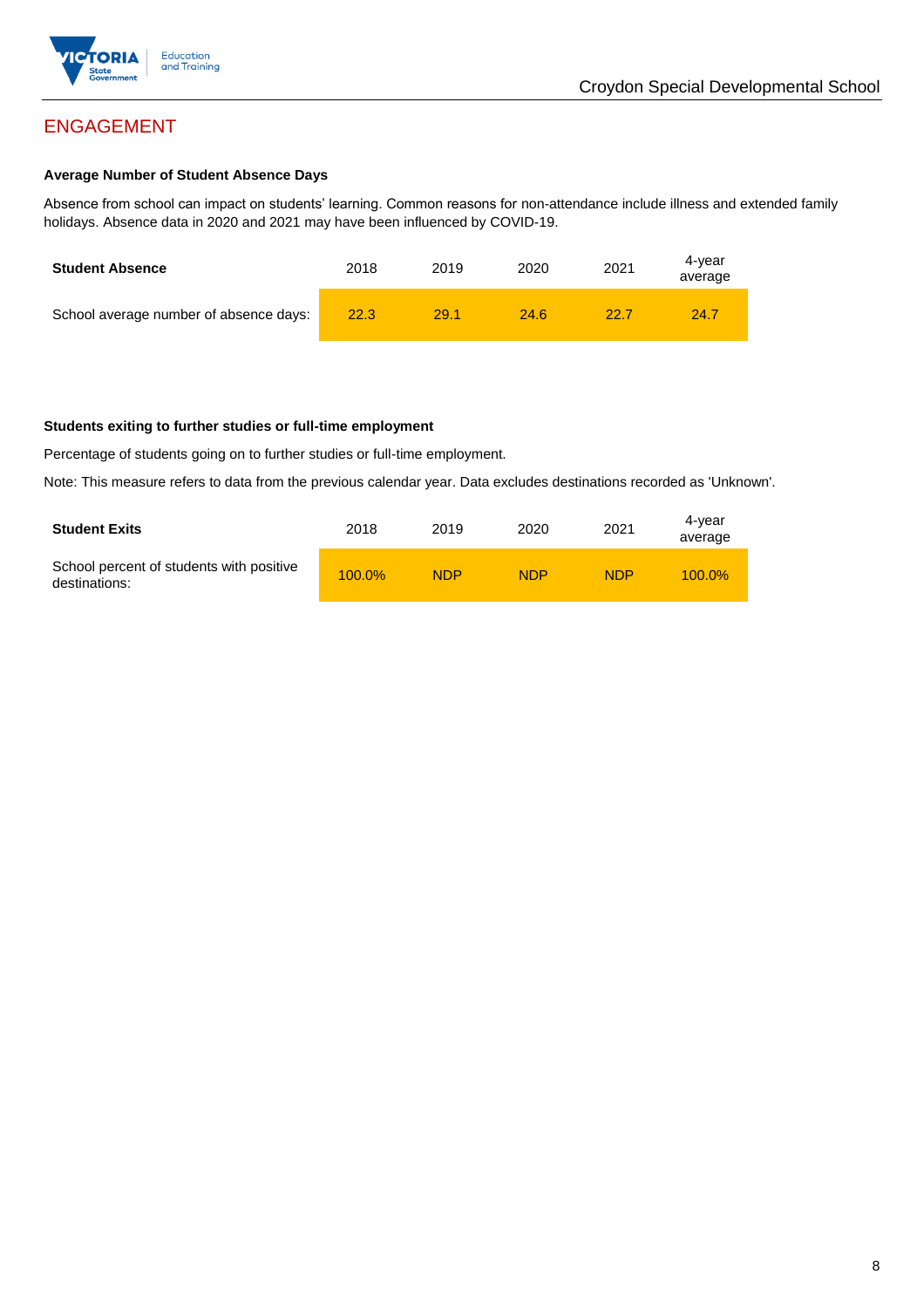

# **Financial Performance and Position**

FINANCIAL PERFORMANCE - OPERATING STATEMENT SUMMARY FOR THE YEAR ENDING 31 DECEMBER, 2021

| <b>Revenue</b>                  | <b>Actual</b> |
|---------------------------------|---------------|
| <b>Student Resource Package</b> | \$4,856,888   |
| Government Provided DET Grants  | \$636,625     |
| Government Grants Commonwealth  | \$6,327       |
| Government Grants State         | \$4,548       |
| Revenue Other                   | \$4,391       |
| <b>Locally Raised Funds</b>     | \$30,983      |
| <b>Capital Grants</b>           | \$0           |
| <b>Total Operating Revenue</b>  | \$5,539,760   |

| Equity <sup>1</sup>                                 | <b>Actual</b> |
|-----------------------------------------------------|---------------|
| Equity (Social Disadvantage)                        | \$43,358      |
| Equity (Catch Up)                                   | \$0           |
| <b>Transition Funding</b>                           | \$0           |
| Equity (Social Disadvantage - Extraordinary Growth) | \$0           |
| <b>Equity Total</b>                                 | \$43,358      |

| <b>Expenditure</b>                    | <b>Actual</b> |
|---------------------------------------|---------------|
| Student Resource Package <sup>2</sup> | \$4,763,244   |
| Adjustments                           | \$0           |
| <b>Books &amp; Publications</b>       | \$0           |
| Camps/Excursions/Activities           | \$3,560       |
| <b>Communication Costs</b>            | \$6,718       |
| Consumables                           | \$46,350      |
| Miscellaneous Expense <sup>3</sup>    | \$8,819       |
| <b>Professional Development</b>       | \$53,938      |
| Equipment/Maintenance/Hire            | \$68,394      |
| <b>Property Services</b>              | \$69,778      |
| Salaries & Allowances <sup>4</sup>    | \$391,447     |
| <b>Support Services</b>               | \$15,664      |
| Trading & Fundraising                 | \$5,173       |
| Motor Vehicle Expenses                | \$9,013       |
| <b>Travel &amp; Subsistence</b>       | \$645         |
| <b>Utilities</b>                      | \$38,692      |
| <b>Total Operating Expenditure</b>    | \$5,481,435   |
| <b>Net Operating Surplus/-Deficit</b> | \$58,325      |
| <b>Asset Acquisitions</b>             | \$115,275     |

(1) The equity funding reported above is a subset of the overall revenue reported by the school.

(2) Student Resource Package Expenditure figures are as of 25 Feb 2022 and are subject to change during the reconciliation process.

(3) Miscellaneous Expenses include bank charges, administration expenses, insurance and taxation charges.

(4) Salaries and Allowances refers to school-level payroll.